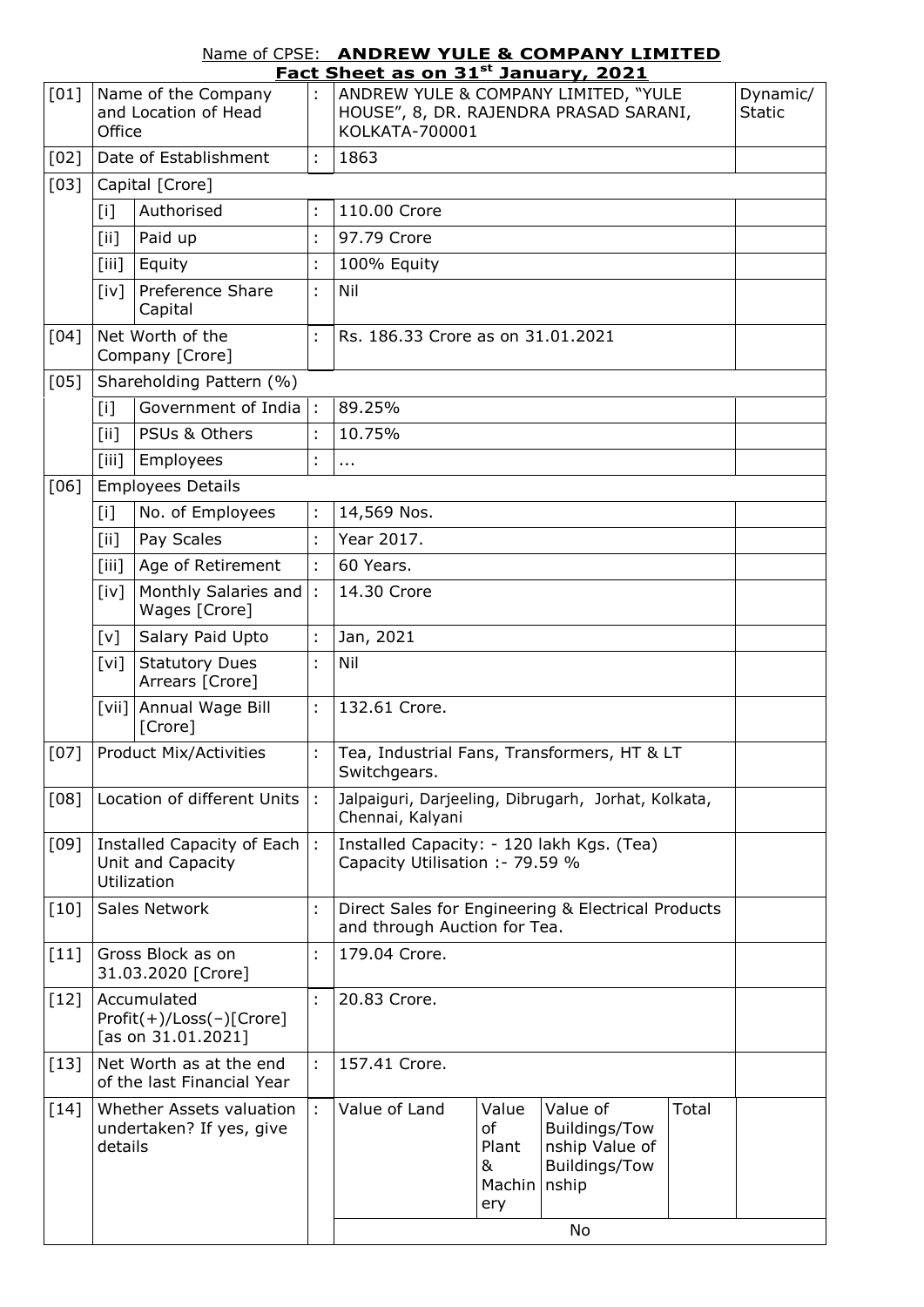| $[15]$ |                                                                           | Enclosed.<br>Land Details [To be given]<br>÷<br>in the Proforma Annexed] |   |                                                                              |                    |                  |                              |                                     |                                |
|--------|---------------------------------------------------------------------------|--------------------------------------------------------------------------|---|------------------------------------------------------------------------------|--------------------|------------------|------------------------------|-------------------------------------|--------------------------------|
| [16]   | Details of 12th Five Year<br>Plan<br>Capital Outlay [2012-17]             |                                                                          |   | Budgetary Support from Govt. 2016-17 [As<br>per Annual Plan Proposal [Crore] |                    |                  |                              |                                     |                                |
| $[17]$ | Major projects taken up<br>with the Company costing<br>more than 10 Crore |                                                                          | ÷ | Name of<br>the Project                                                       | Estimat<br>ed cost | Date of<br>Start | Due date<br>οf<br>completion | Likely<br>date of<br>comple<br>tion |                                |
|        |                                                                           |                                                                          |   | .                                                                            | .                  | .                | .                            | .                                   |                                |
| [18]   | Performance                                                               |                                                                          |   | 2015-16                                                                      | 2016-17            | 2017-18          | 2018-19                      | 2019-20                             | 2020-21<br>[As on<br>31.01.21] |
|        | [a]                                                                       | Turnover [Crore]                                                         | ÷ | 359.55                                                                       | 426.71             | 361.50           | 311.15                       | 293.59                              | 297.84                         |
|        | [b]                                                                       | Net Profit [Crore]                                                       | ÷ | 8.35                                                                         | 29.84              | 19.17            | 1.37                         | (26.55)                             | 28.92                          |
|        | $\lceil c \rceil$                                                         | Order Booking<br>[Crore]                                                 | t | 207.04                                                                       | 159.41             | 158.95           | 127.58                       | 77.60                               | 41.13                          |
|        |                                                                           |                                                                          |   |                                                                              |                    |                  |                              |                                     |                                |
| [19]   | $\lceil i \rceil$                                                         | Earnings Per Share<br>(EPS)                                              | ÷ | 0.25                                                                         | 0.66               | 0.35             | 0.18                         | (0.54)                              | 0.59                           |

| $[20]$ | <b>Budgetary Support</b><br>provided by Govt. in last 10           |   | Year                                                                                            |  | Plan                         | Non-<br>Plan | VRS/V<br>SS                   | Total                  |  |
|--------|--------------------------------------------------------------------|---|-------------------------------------------------------------------------------------------------|--|------------------------------|--------------|-------------------------------|------------------------|--|
|        | Years [Crore]                                                      |   | 2005-06 to<br>2008-09                                                                           |  | 34.36                        | 63.21        | $\cdots$                      | 97.57                  |  |
|        |                                                                    |   |                                                                                                 |  |                              |              |                               |                        |  |
| $[21]$ | Details of Joint Ventures, if<br>any.                              |   | Name of JV<br>SI. No.                                                                           |  | Purpose                      |              | Invest<br>ment                | C. Share %             |  |
|        |                                                                    |   |                                                                                                 |  | Nil                          |              |                               |                        |  |
| $[22]$ | Details of Subsidiaries, if<br>any.                                |   | Name of<br>Subsidiaries<br>Hooghly<br>Printing<br>Yule<br>Engineering<br><b>Yule Electrical</b> |  | Nature of<br><b>Business</b> |              | Paid up<br>Capital<br>(Crore) | Company's Share<br>(%) |  |
|        |                                                                    |   |                                                                                                 |  |                              | Printing     |                               | 100%                   |  |
|        |                                                                    |   |                                                                                                 |  | <b>Industrial Fan</b>        |              | 0.05                          | 100%                   |  |
|        |                                                                    |   |                                                                                                 |  | HT & LT<br>Switchgear        |              | 0.05                          | 100%                   |  |
|        |                                                                    |   |                                                                                                 |  |                              |              |                               |                        |  |
| $[23]$ | Whether referred to BIFR, if $ $ :<br>yes, present status in brief |   | The Company has come out from BIFR in July, 2015.                                               |  |                              |              |                               |                        |  |
|        |                                                                    |   |                                                                                                 |  |                              |              |                               |                        |  |
| $[24]$ | Disinvestment Plans and<br><b>Status</b>                           | t | Nil                                                                                             |  |                              |              |                               |                        |  |